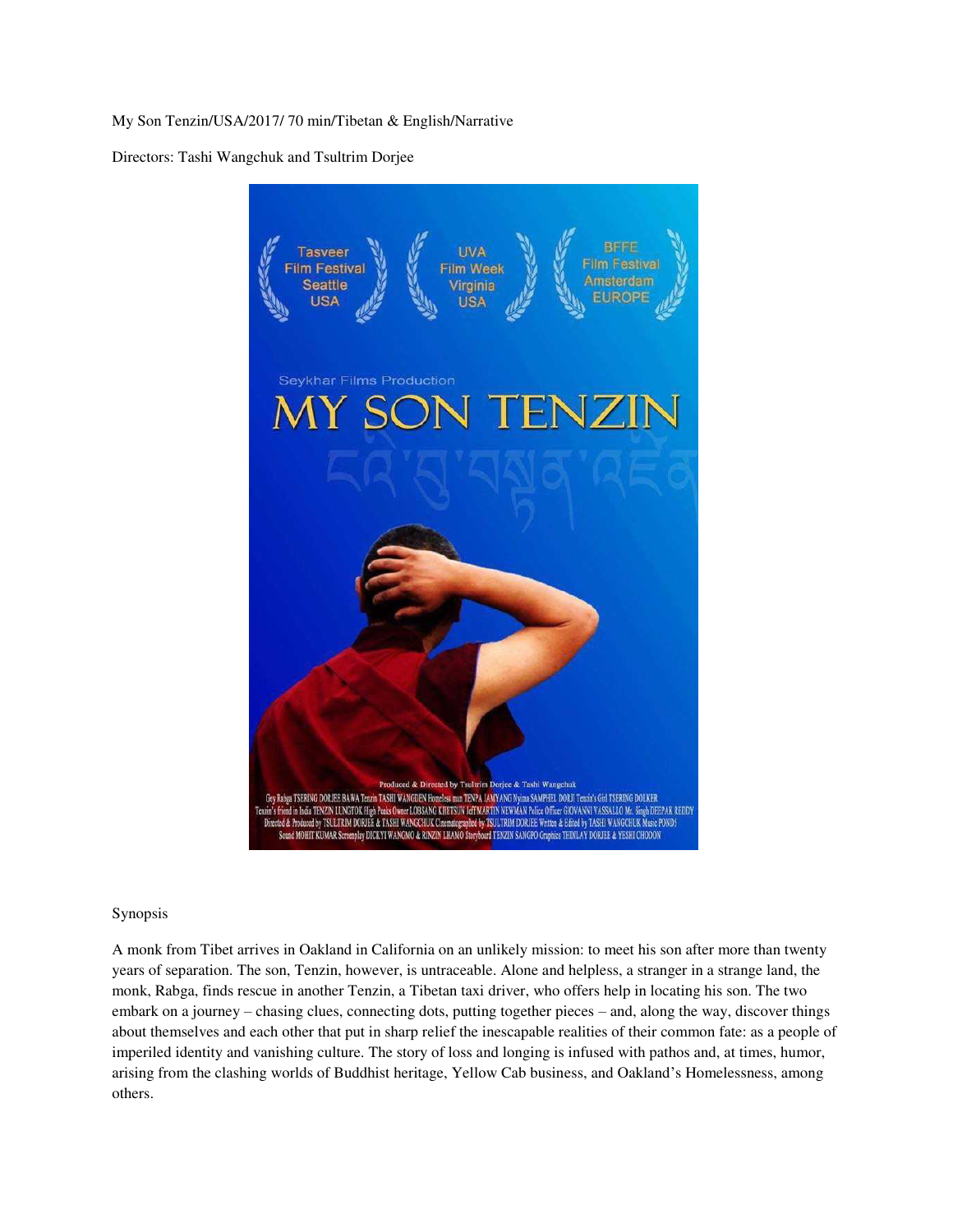## TWO FILMMAKERS

Tsultrim Dorjee & Tashi Wangchuk:

Tsultrim Dorjee co-directed, co-produced and cinematographed three feature films, two documentaries and several shorts under Seykhar Films. Earlier Tsultrim served Tibetan Govt. in Exile for about twelve years in numerous capacities. He is a man of resources and knowledge when it comes to the functioning and bureaucracy of the Tibetan exile world. In 2003, to pursue his dream of becoming a filmmaker, Tsultrim took a leave from his full-time job and studied Digital Film Production at Bhartiya Vidya Bhawan, Bangalore, India. His final project for the Diploma was an interesting short story about a young monk, 'Little Monk' which is appreciated not only by his classmates but also by the professors and teachers at the Institute. Tsultrim's keen interest in technology traces back to his childhood days when he used to open radio set, disassemble and then reassemble the parts by himself.

Tashi Wangchuk co-directed, co-produced and co-wrote three feature films, three documentaries and several shorts under Seykhar Films. After completing his Master in Economics (MA) from Dehradun, Tashi Wangchuk worked for the Tibetan Institute of Performing Arts, TIPA, Dharamsala as a Public Relation Officer cum Teacher for about two years. It was here where he had received inspiration about arts and theatre. Soon he would be directing as well as acting in some of the well-known plays of the institute's youth wing- RTYC. In 2003, Tashi won a Fulbright Scholarship to study MFA (Filmmaking) at the State University of New York, USA. He now works for the Voice of America's Tibetan Service as a TV Producer, host and video editor.

> CAST Gey Rabga TSERING DORJEE BAWA Tenzin, TASHI WANGDEN Homeless man TENPA JAMYANG Nyima SAMPHEL DORJI Tenzin's former girlfriend TSERING DOLKER Tenzin's friend in India TENZIN LUNGTOK High Peaks Owner LOBSANG KHETSUN Jeff MARTIN NEWMAN Police Officer GIOVANNI VASSALLO Mr. Singh DEEPAK REDDY Tibetan Nanny-1 TENZIN CHIME Tibetan Nanny-2 TENZIN CHOEZOK Mr. Singh DEEPAK REDDY

CREW

Directed & Produced by TSULTRIM DORJEE & TASHI WANGCHUK